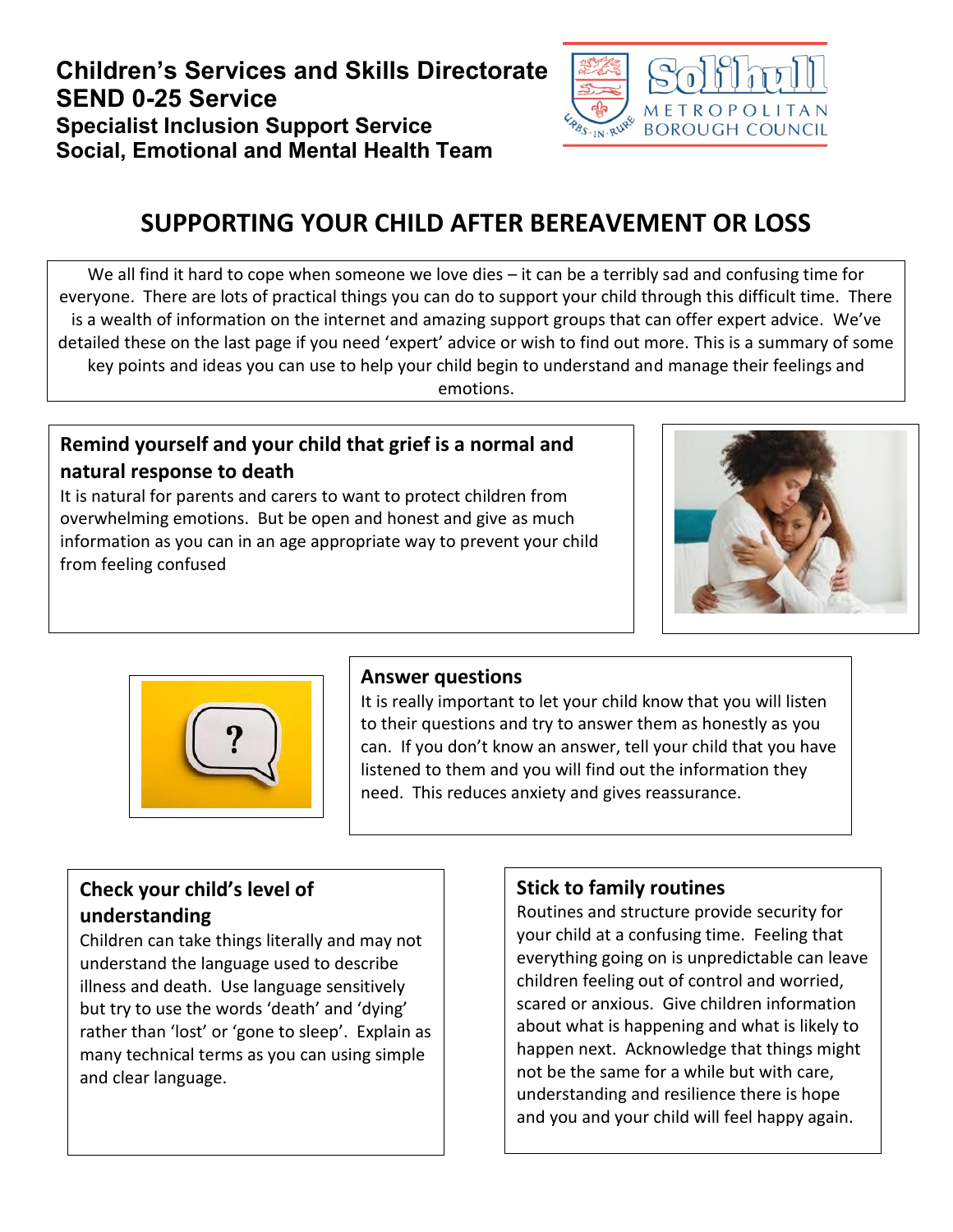

#### **Keep communicating**

Find as much time and space to talk as your child needs. This can be very challenging when you are managing your own feelings of grief and at busy times. There are lots of activities that you can do with your child to encourage them to talk about their strong emotions. There is a list of activities and websites you may find useful below.

#### **Allow anger**

Anger and frustration are natural and understandable feelings when someone dies. Let your child know that it is OK to express these emotions in safe and manageable ways. Try going outside and shouting loudly or punch a cushion. Releasing anger in safe ways helps your child release other emotions like sadness and then you can work on them together to start to feel better. **Ensure your child that releasing anger is good, but hurting themselves or others is not OK.**





#### **Share feelings**

Children learn from adults around them and use their parents and carers as models. They may copy your ways of managing difficult feelings. You may also be feeling overwhelming anger, grief, frustration or sadness and you may want to get support to manage these in appropriate ways. Don't shield children from your own feelings but try to tell them how you feel calmly and carefully and show them how you are learning to manage these and deal with them to start to feel better.

## **Learn about different stages of grief for children of different age groups (look at the websites below)**

Your child's reaction to the death of someone they love may surprise you. Young children may not seem affected at all and not react in the way you expected. Some children jump in and out of grief and look sad and anxious one minute and happy the next. Try to accept your child's various responses and notice the things they say and do. We all need time and space, and expert support to express and tackle strong emotions can be very helpful. **Be patient and kind to yourself and your child.**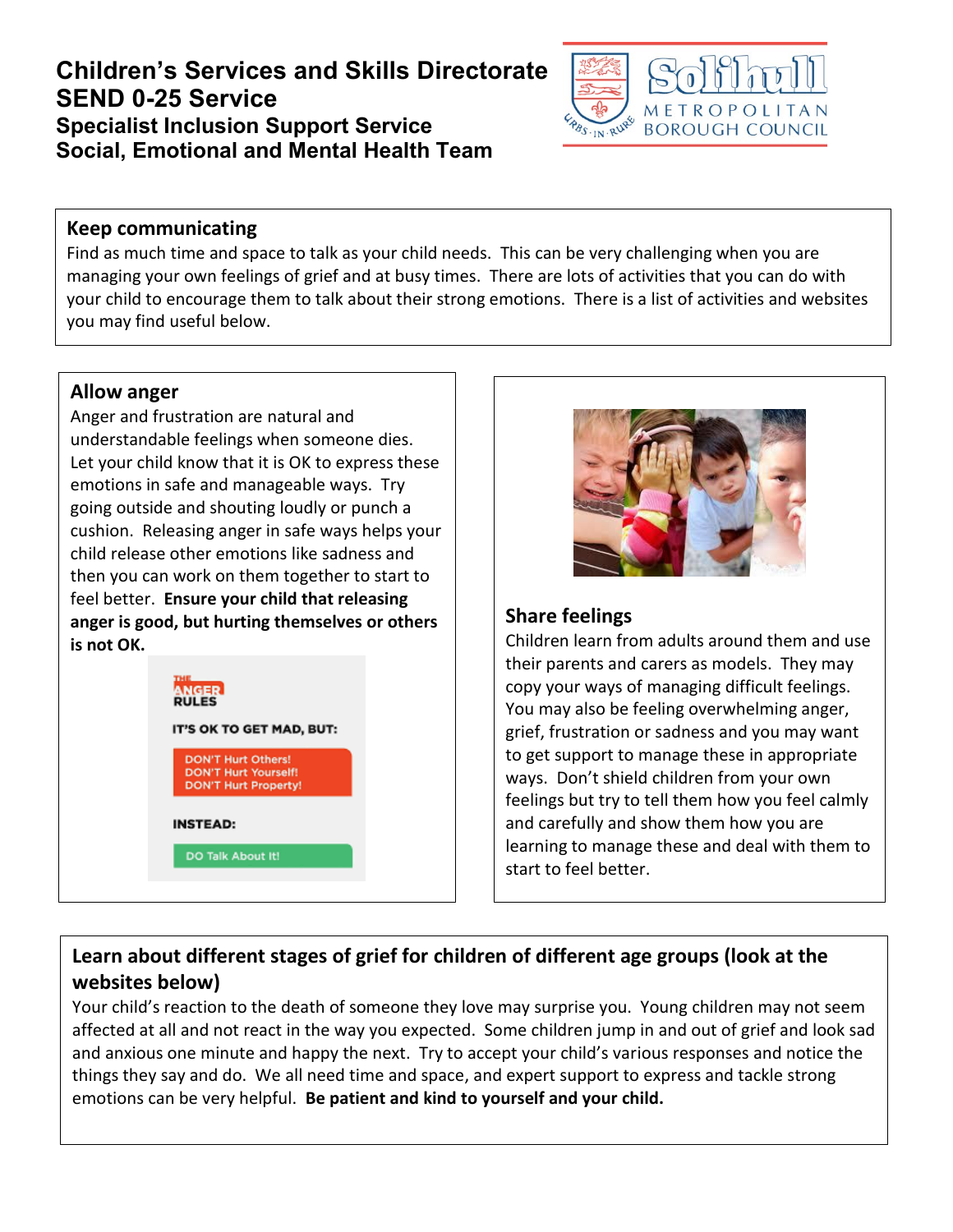

# **Activities to support your child to express their emotions and remember loved ones who have died**



#### **Reading stories for all ages…**

There are many fantastic stories to read with your child that talk about death and dying in caring and sensitive ways. Sharing stories like these help you talk about your feelings and begin to process big emotions. <https://www.winstonswish.org/suggested-reading-list/>

#### **Write a letter, poem or song- for older children**

Telling your loved one how much you cared about them and what they meant to you helps you to keep memories alive and feel positive for the future. Start with 'If you came back for just 5 minutes … I would tell you …'

- My favourite memory of you …
- The thing you did that annoyed me …
- A sad memory of you …

people in my life  $\mathcal{P}$  . The contract with  $\mathcal{P}$ 

- Something you taught me …
- A happy memory of you …
- The best moment we had together ...
- The earliest memory I have of you is ...
- How I would describe you to the important

#### **Make a memory jar**

Whenever you have a memory of your loved one – write it on a piece of paper and keep it in a safe place. Whenever you feel sad or need time to think more happy thoughts – open the jar and remind yourself of the good times.

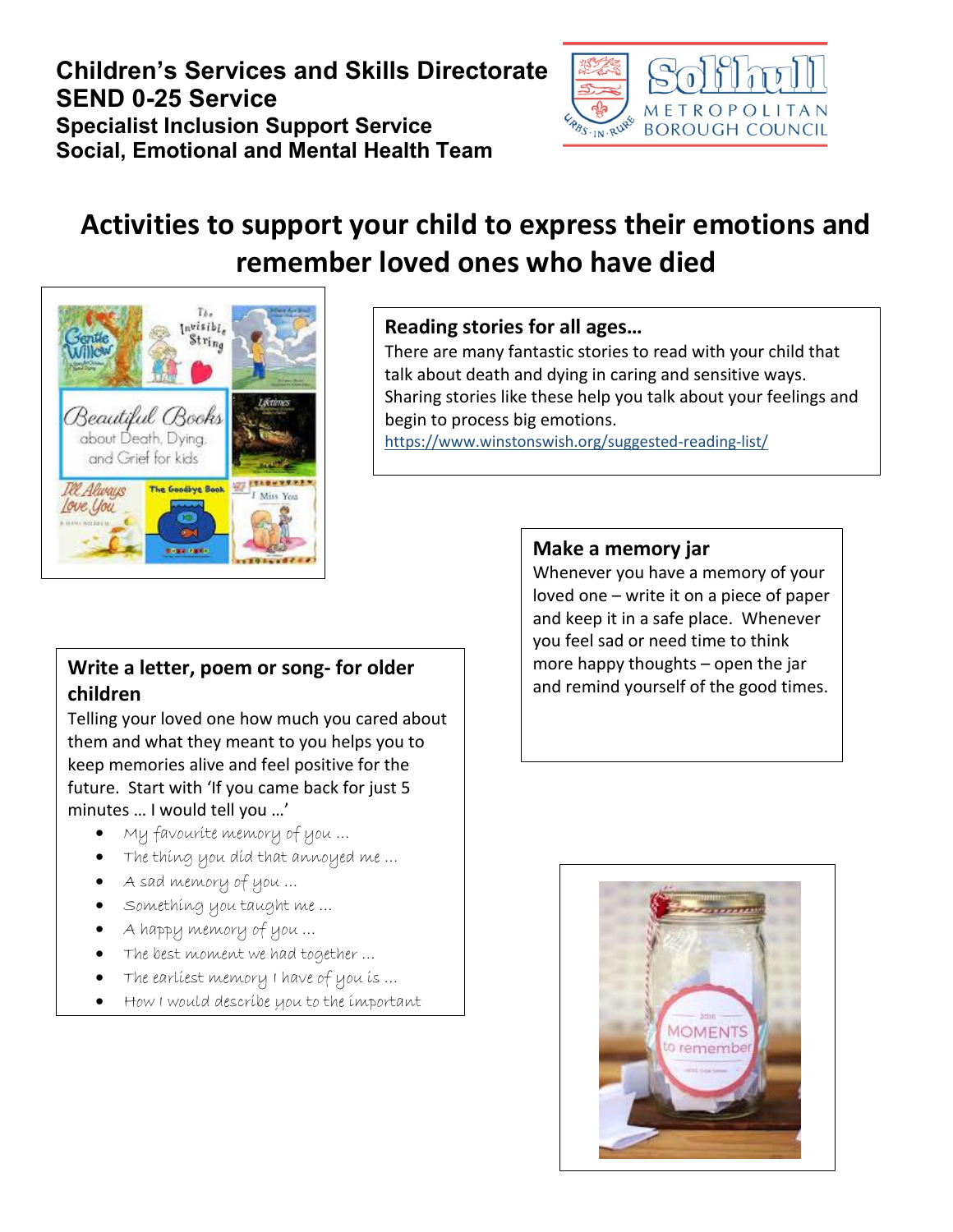

#### **Blow bubbles**

Blow some bubbles and make a wish, think of a good memory or thought of hope and send them into the sky.



#### **Talk to family members**

Ask friends and family members to donate their favourite memories of your loved one and make a collection. You can create a special digital memory board with photos you've collected. Make a book of their life story. Don't be afraid to talk about your memories, acknowledge how much you miss them and share a smile or joke about the happy times.



#### **Make a card**

Make a special card for your loved one. Take it to their grave or where the ashes are scattered.



#### **Plant a bulb**

Plant a bulb, flower or tree and remember your loved one every year it re-grows. Plant them in a special place that holds good memories.



#### **Make a scrapbook**

Collect together favourite memories with photos and pictures of your loved one. Look at it often, or whenever you feel sad to remember happy times you spent together.

Think of their favourite meal, where they liked to visit, what they looked like. Listen to their favourite music.